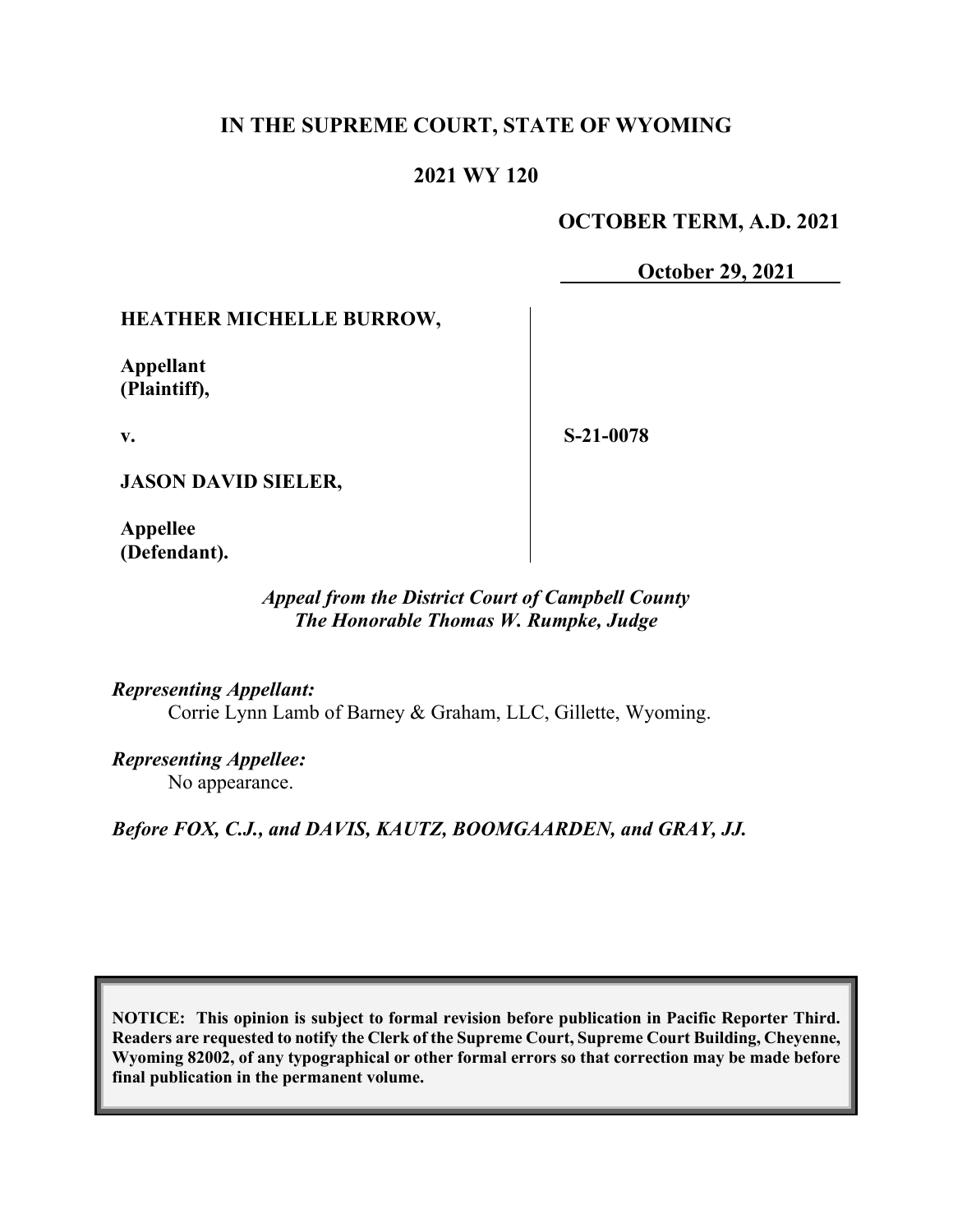#### **BOOMGAARDEN, Justice.**

[¶1] Heather Burrow (Mother) appeals the district court's order holding her in contempt for denying Jason Sieler (Father) visitation with their child during summer and for the Thanksgiving holiday.<sup>[1](#page-1-0)</sup> Her challenge focuses on the court's determination that she willfully violated the divorce decree. More specifically, she contends that she could not have willfully violated the decree because it was not clear, specific, and unambiguous about summer visitation or how to handle holiday visitation during a global pandemic. We affirm.

#### *ISSUE*

[¶2] We restate the issue:

Did the district court err when it found that Mother willfully violated the divorce decree?

## *FACTS*

[¶3] Mother and Father married in 2016 and had one child together, who was born in April 2018. They separated shortly after and then Mother filed for divorce.

[¶4] In October 2019, the court issued an oral decision on various matters in the divorce proceedings. Pertinent to this appeal, the court explained that it would award the parties joint legal custody, give Mother primary physical custody, and establish a liberal visitation schedule for Father. Father would have visitation on Wednesday nights and for three weekends a month. Before the child began school, Father's summer visitation would consist of weekend visitation and two weeks each in June, July, and August. When the child began school, his summer visitation would begin seven days after school let out and end 10 days before school returned. Mother and Father would rotate visitation on various holidays, including Thanksgiving. The court asked Mother's counsel to draft the order.

[¶5] In February 2020, the court issued a divorce decree in which it crossed out and initialed three provisions that Mother's counsel had included in her proposed order. The decree thus stated, in relevant part:

## **Custody and Visitation**

1. The parties shall have joint legal custody of the minor child.

<span id="page-1-0"></span><sup>&</sup>lt;sup>1</sup> Father did not file a brief on appeal.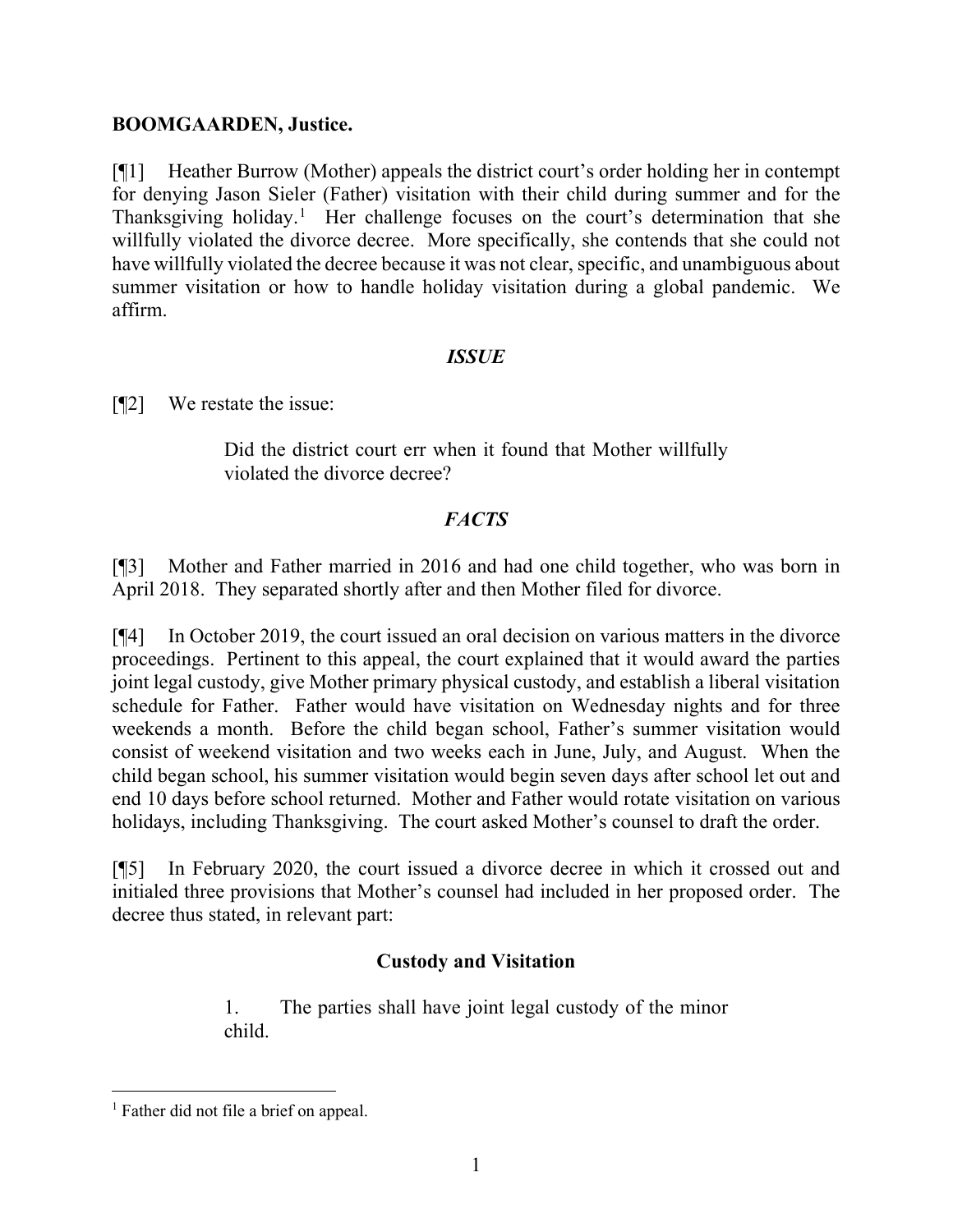2. Mother shall have primary care, custody and control of the minor child.

3. Visitation shall, where applicable, be based upon the school district calendar in which the minor child is residing. Prior to the minor child beginning school, visitation shall be as follows:

a. Weekends: Father shall have visitation with the minor child every first, second and fourth weekend of each month from 5:00 p.m. on Friday to Sunday at 5:00 p.m.

b. Weeknight: Father shall have visitation with the minor child on Wednesday evenings from 5:00 p.m. to 7:30 p.m.

c. Holidays: Holiday visitation shall be as follows. (School holidays will be defined by the school calendar in the community where Mother resides.)

i. Thanksgiving – Mother shall have the minor child with her for the Thanksgiving holiday in odd numbered years. Father shall have the minor child with him for the Thanksgiving holiday in even numbered years. (*Thanksgiving holiday defined: Beginning at 5:00 p.m. on Wednesday and continuing until Sunday evening at 5:00 p[.]m.*)

v. Summers: Each party shall be entitled to an uninterrupted two-week vacation period. The parties shall notify each other of their chosen vacation period by April 30 each year.

. . . .

4. Visitation shall, where applicable, be based upon the school district calendar in which the minor child is residing. After the minor child starts school, Father shall have visitation as follows:

a. Weekends: The Defendant shall have visitation every other weekend during the school year from after school on Friday until 5:00 p.m. on Sunday.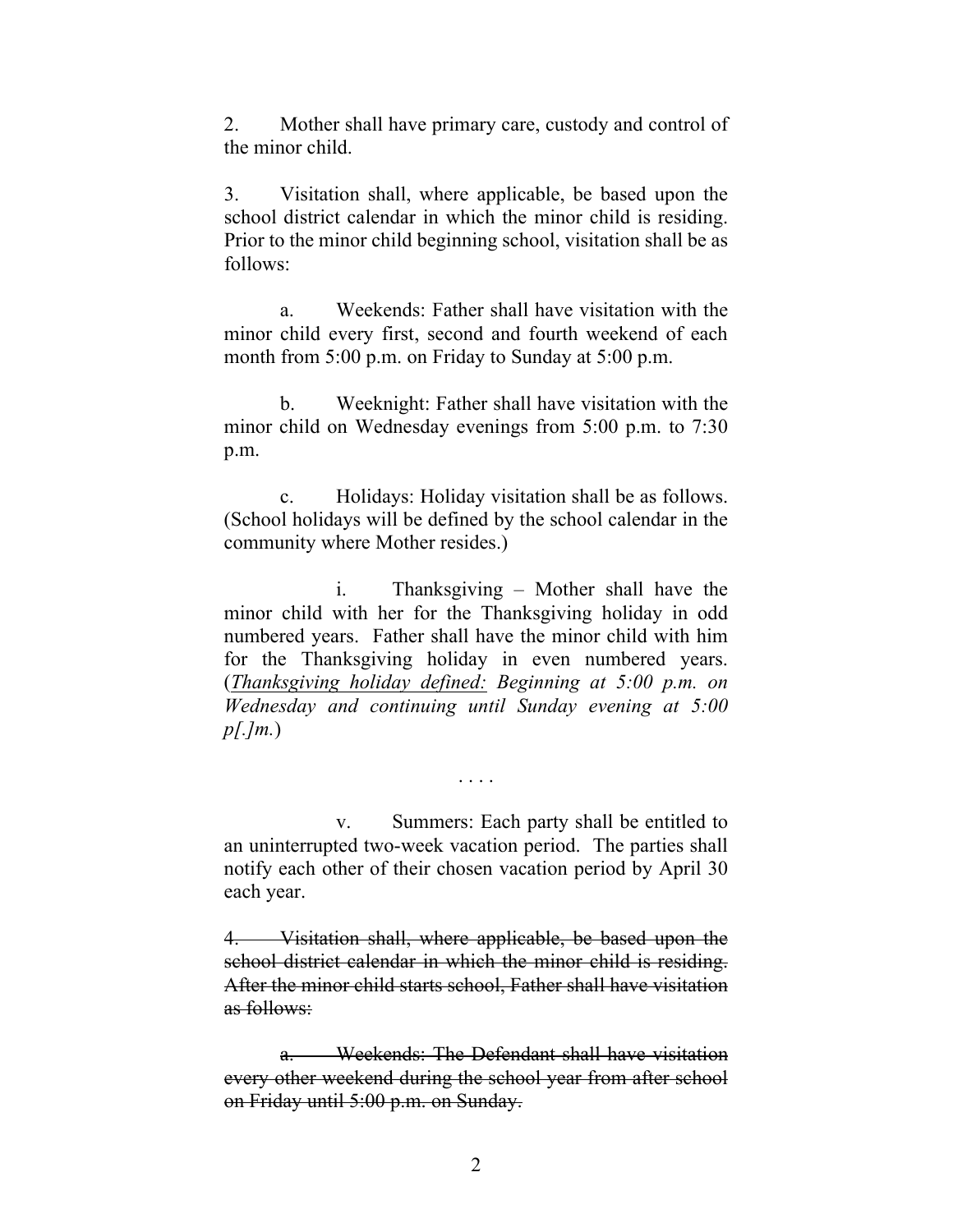b. Weeknight: Father shall have visitation with the minor child on Wednesday evenings from after school to 7:30 p.m.

c. Holidays: Holiday visitation shall be as follows. (School holidays will be defined by the school calendar in the community where Mother resides.)

i. Thanksgiving – Mother shall have the minor child with her for the Thanksgiving holiday in odd numbered years. Father shall have the minor child with him for the Thanksgiving holiday in even numbered years. (*Thanksgiving holiday defined: Beginning after school lets out for the holiday on Wednesday and continuing until Sunday evening at 5:00 p[.]m.*)

. . . .

v. Summers: Father shall have visitation with the minor child beginning seven days after school recesses for the summer break until seven days before school resumes. During this period, Mother shall have visitation with the minor child every other weekend beginning Friday at 5:00 p.m. and ending Sunday at 5:00 p.m. Each party shall be entitled to an uninterrupted two-week vacation period. The parties shall notify each other of their chosen vacation period by April 30 each year.

[¶6] A month later, Mother's counsel requested a clarification conference to address "inconsistencies" in the divorce decree, noting that Father's counsel agreed the parties needed clarification. The court held a conference in May but issued no new divorce decree. The conference was not recorded or transcribed.

[¶7] That summer, Father moved for an order to show cause why Mother should not be held in contempt. In his attached affidavit, Father stated that the divorce decree provided that he would have visitation with his child "beginning seven days after school recesses for the summer break until seven days before school resumes." School recessed on May 22. About a week later, on May 28, he notified Mother that he would pick the child up the following day. Mother immediately began arguing with him and refused to allow visitation. Before the court could hold a hearing on denial of summer visitation, Mother denied Father visitation for the Thanksgiving holiday because he had recently been sick, she wanted him to take a COVID-19 test, and he refused.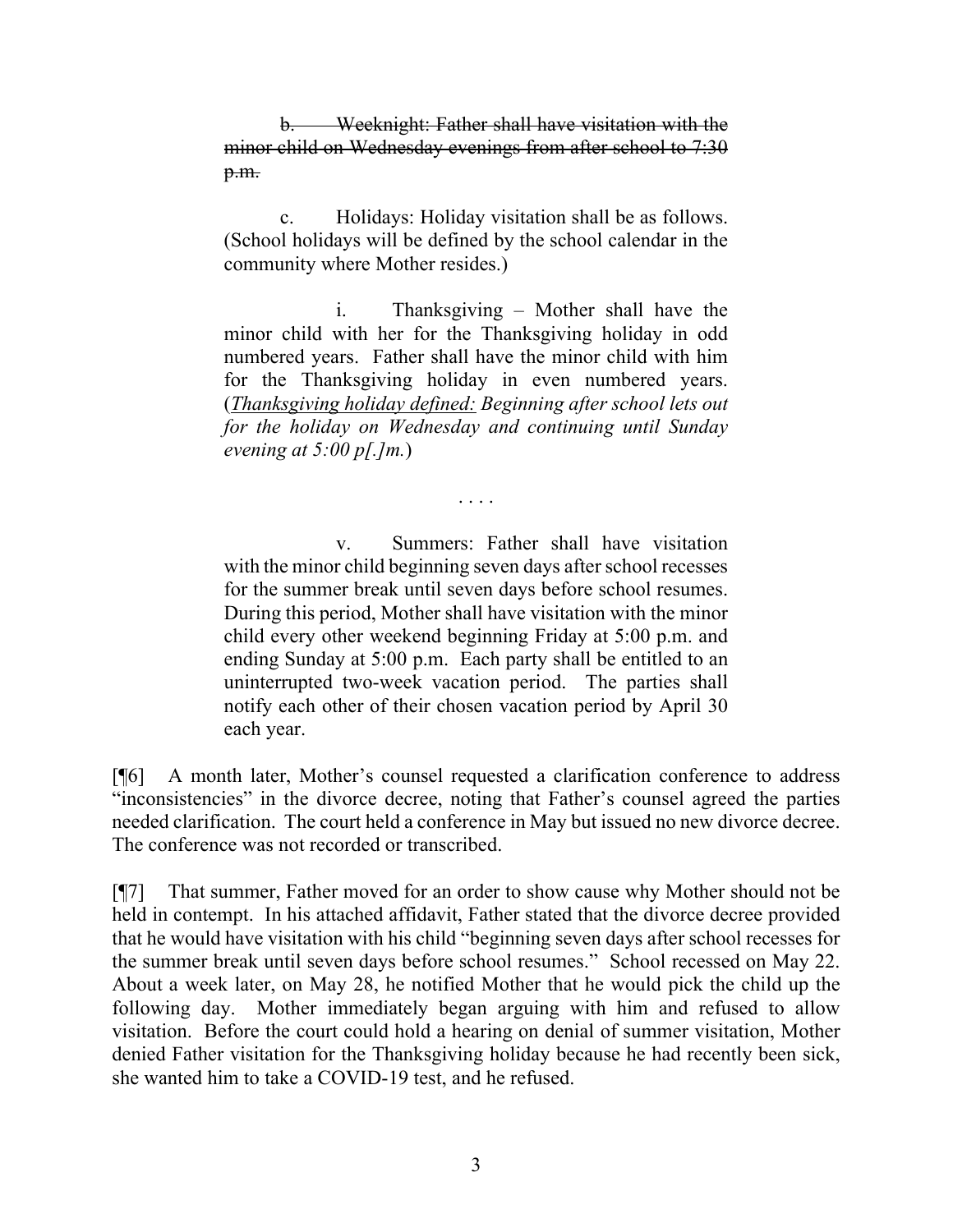$[$ [[8] In December, the court held an evidentiary hearing on custody modification<sup>[2](#page-4-0)</sup> and whether to hold Mother in contempt. At the close of evidence, the court resolved its position on Father's contempt motion but reserved its ruling on custody modification until the following month. It held Mother in contempt as to both summer and Thanksgiving visitation. As to summer, the court found that the order clearly stated Mother and Father each got two uninterrupted weeks and then Father got the summer; the provisions made sense when they were read together; and though the provisions may not have been exactly what the court intended, that is what it ordered. The court further noted that it did not issue a new order after the clarification conference, which suggested that it said exactly that at the conference. The court asked Father's counsel to draft the contempt order.

[¶9] On reconvening the following month to rule on custody modification, the court inadvertently ruled again on Father's contempt motion. It reiterated its previous ruling holding Mother in contempt for denying Thanksgiving visitation, noting that "[s]elf-help on a holiday is something that deserves the Court's immediate attention. These kids only have so many holidays, and we split them up for the parents for a reason. And when you make that self-help, [we] just can't make up for it." But then it announced a different holding about summer visitation, stating that the oral ruling at the divorce bench trial was very clear but there was no court reporter and both attorneys became confused as to what the court had ordered; some of the confusion may have been attributable to the circumstances under which the court gave the order, as there were "some fiery tempers"; and "there wasn't a willful violation of a clear order, especially in light of what got scratched out on the decree as to the summer."

[¶10] When Father's counsel expressed confusion about the conflicting rulings, as he had already drafted a contempt order stating the opposite, the court took a break to review its notes. On returning to the courtroom, the court apologized and explained that it made a mistake by not remembering the exact facts of the case. It confirmed its earlier ruling holding Mother in contempt for denying summer visitation.

[¶11] Thus, in its final order, the court held Mother in contempt for denying Father his court ordered summer and Thanksgiving visitation.

## *DISCUSSION*

[¶12] To establish contempt, Father had to prove by clear and convincing evidence that: (1) there was an effective court order requiring certain conduct by Mother; (2) Mother had knowledge of the order; and (3) Mother wilfully disobeyed the order. *See Heimer v. Heimer*, 2021 WY 97, ¶ 15, 494 P.3d 472, 477 (Wyo. 2021) (citing *Breen v. Black*, 2020 WY 94, ¶ 11, 467 P.3d 1023, 1027 (Wyo. 2020)). "Clear and convincing evidence is

<span id="page-4-0"></span><sup>&</sup>lt;sup>2</sup> Mother petitioned to modify custody. Father counterclaimed for shared custody. Finding no material change in circumstances, the court denied both requests.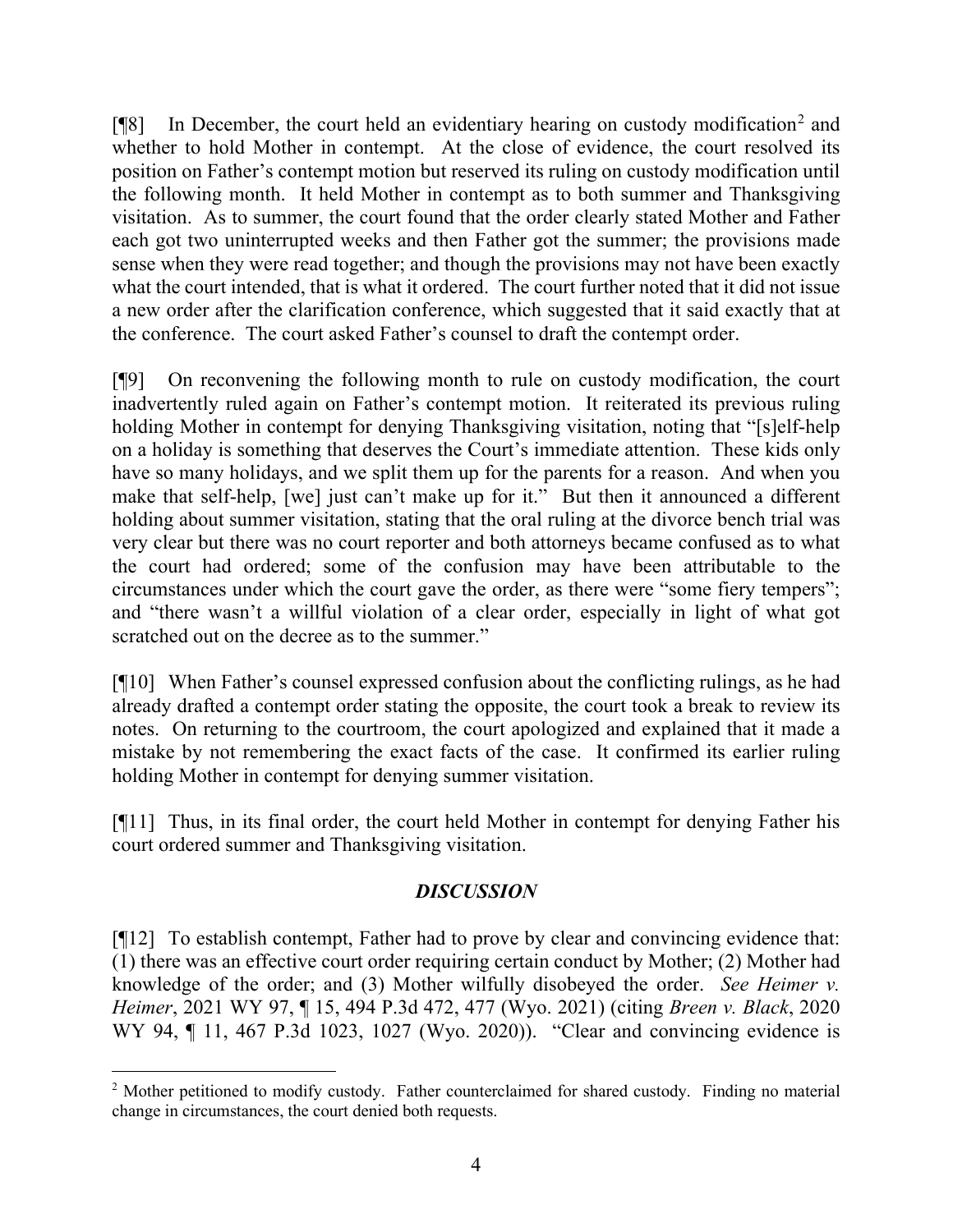evidence that would persuade a finder of fact that the truth of the contention is highly probable." *Id.* (quoting *Breen*, ¶ 12, 467 P.3d at 1027).

[¶13] Mother appeals only the court's ruling that she willfully disobeyed the divorce decree. More specifically, she asserts that the divorce decree was not clear, specific, and unambiguous about summer visitation or how to handle Thanksgiving visitation during a pandemic. For her violation to have been willful the divorce decree must have been clear, specific, and unambiguous. *Id.* (citing *Breen*, ¶ 11, 467 P.3d at 1027).

[¶14] We will not interfere with the district court's order holding Mother in contempt "absent a serious procedural error, a violation of a principle of law, or a clear and grave abuse of discretion." *Id.* ¶ 17, 494 P.3d at 478 (quoting *Breen*, ¶ 8, 467 P.3d at 1026). In reviewing how the district court exercised its broad discretion under its contempt power, our task is to determine whether the court could reasonably conclude as it did. *Id.* ¶ 31, 494 P.3d at 481 (citing *Jenkins v. Jenkins*, 2020 WY 120, ¶ 5, 472 P.3d 370, 372–73 (Wyo. 2020)).

[¶15] The question here is whether the district court could reasonably conclude that the divorce decree was sufficiently clear, specific, and unambiguous to find a willful violation. *See Kleinpeter v. Kleinpeter*, 2017 WY 76, ¶ 16, 397 P.3d 189, 194 (Wyo. 2017); *Heimer*, ¶ 15, 494 P.3d at 477. We answer that question in the affirmative as to both summer and Thanksgiving visitation.

## **Summer Visitation**

[¶16] The divorce decree stated the following relevant to summer visitation:

3. Visitation shall, where applicable, be based upon the school district calendar in which the minor child is residing. Prior to the minor child beginning school, visitation shall be as follows:

v. Summers: Each party shall be entitled to an uninterrupted two-week vacation period. The parties shall notify each other of their chosen vacation period by April 30 each year.

. . . .

4. Visitation shall, where applicable, be based upon the school district calendar in which the minor child is residing. After the minor child starts school, Father shall have visitation as follows: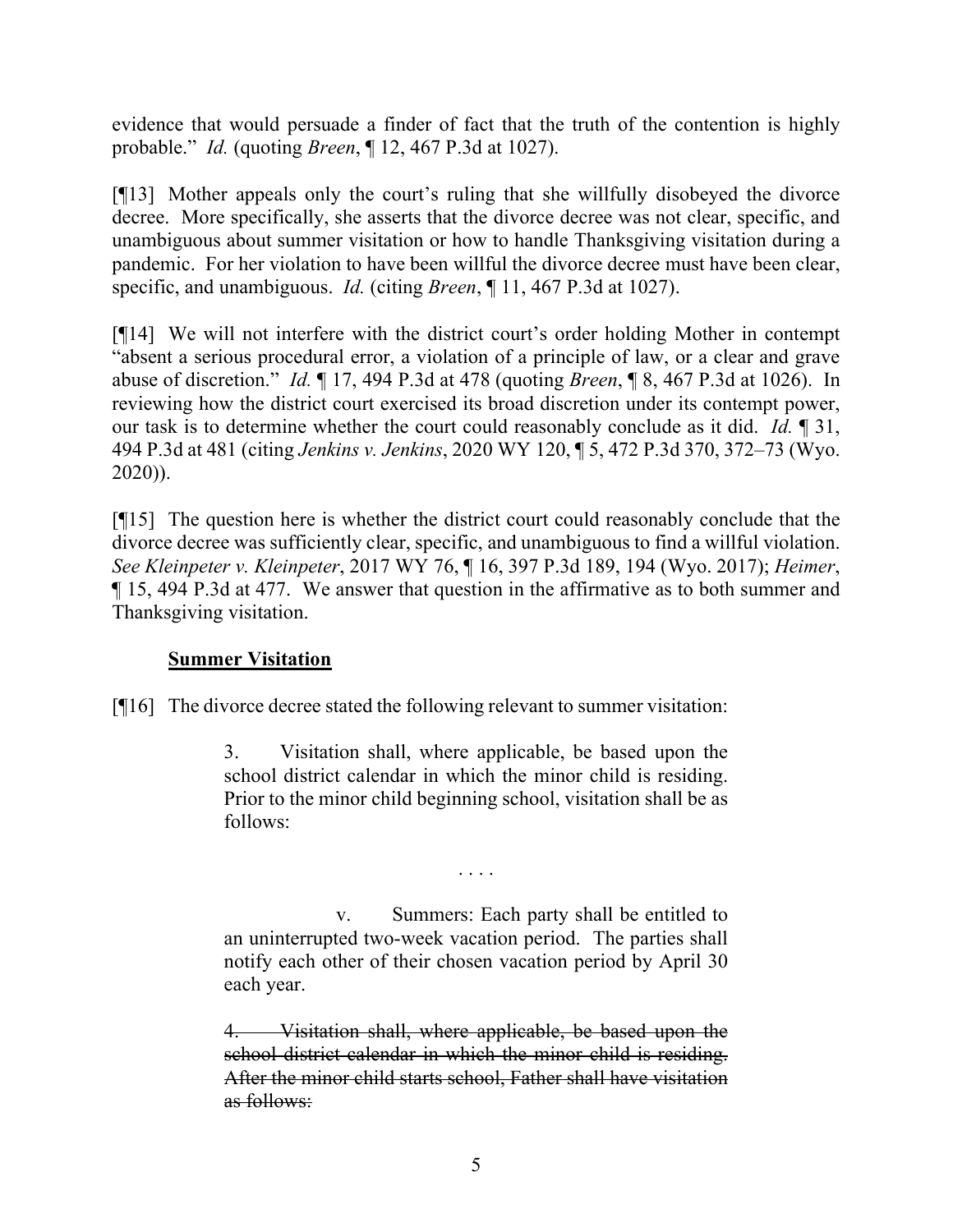v. Summers: Father shall have visitation with the minor child beginning seven days after school recesses for the summer break until seven days before school resumes. During this period, Mother shall have visitation with the minor child every other weekend beginning Friday at 5:00 p.m. and ending Sunday at 5:00 p.m. Each party shall be entitled to an uninterrupted two-week vacation period. The parties shall notify each other of their chosen vacation period by April 30 each year.

. . . .

[¶17] Mother testified that she believed Father would begin having summers with their child when the child reached school age. She confirmed that when the court entered the divorce decree she was represented by a different attorney and claimed that she did not meet with her prior attorney to go over the decree after the court signed it. Mother remembered her prior attorney asking the court for a hearing to flesh things out because the parties had questions about the decree. Though Mother did not attend that hearing, she had a conversation with her prior attorney after the hearing "that made things a little bit clearer[.]"

[¶18] Mother then offered two conflicting explanations why she denied Father summer visitation. Initially, she testified that when Father communicated with her about summer visitation, they disagreed about the divorce decree's language. Father told her to look at the decree and she did. Father did not mention the paragraph that the court had crossed out and initialed. Mother did not recall that paragraph. She claimed the order she had did not have that crossed out language. Later in the hearing, however, Mother testified that the first time Father mentioned having summer visitation she did not have the court order with her so she made a phone call to get some clarification. Then she went home and read her order and saw that paragraph three was not crossed out but paragraph four was. She thus interpreted paragraph three to mean that Father got summer when their child started school.

[¶19] Father generally reiterated what he said in his affidavit. At the end of the 2020 school year, he communicated with Mother about summer visitation. He determined the date he would pick up their child based on the divorce decree. When he provided Mother that date, she laughingly responded, "No, you won't have her." He did not have an extended visit that summer.

[¶20] On appeal Mother asserts that the oral ruling on summer visitation at the original divorce bench trial was completely different than the written ruling in the divorce decree, which was then modified by unexplained scratch marks. According to Mother, this "made the [d]ecree difficult, at best, and near impossible, at worst, to interpret or follow." She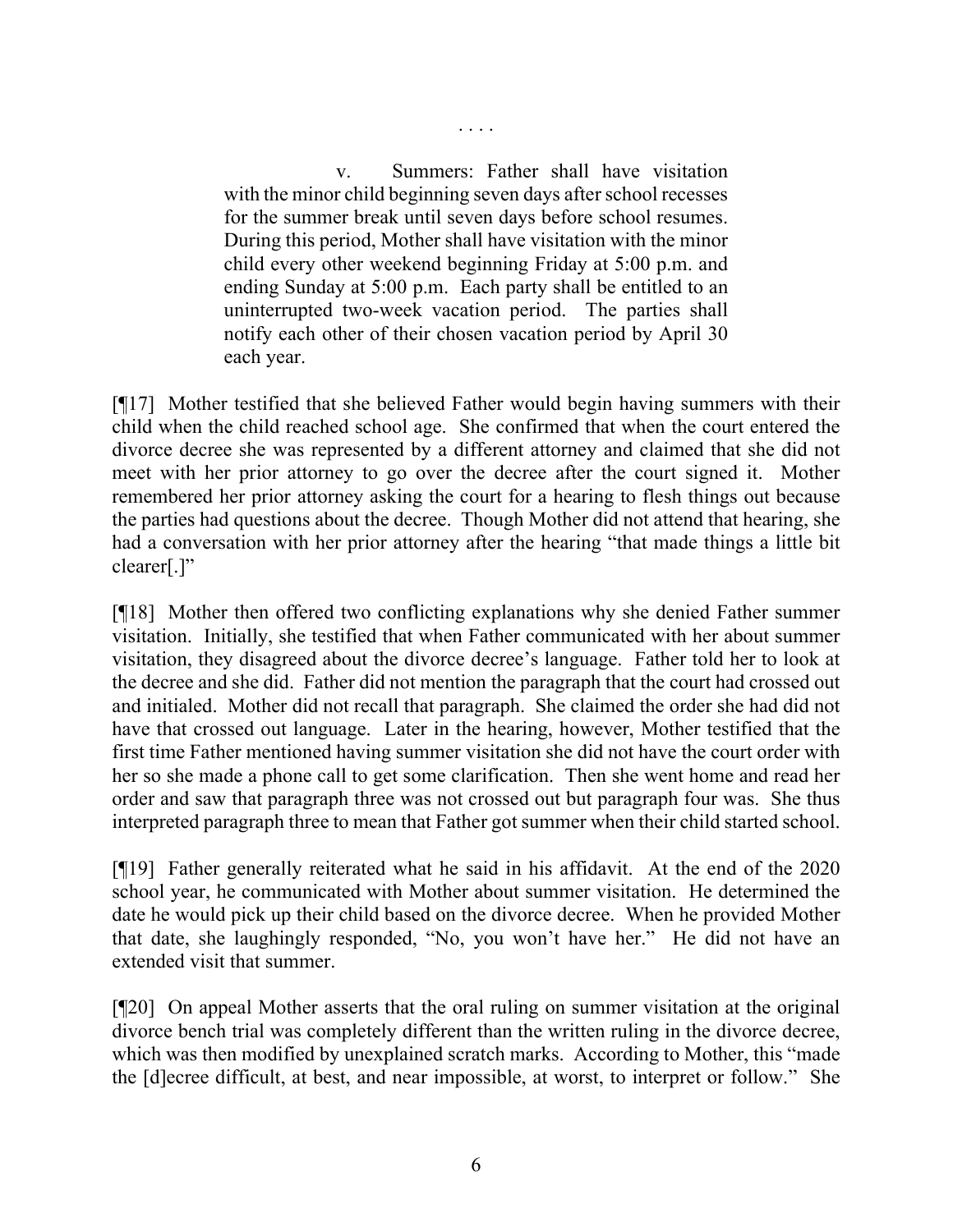argues that she "reasonably acted on her understanding of a very complicated [and] conflicting ruling, decree, and order."

[¶21] We acknowledge that the court's oral summer visitation ruling was different from what it stated in the divorce decree.<sup>[3](#page-7-0)</sup> However, the law makes clear that the written divorce decree controls. *See JLK v. MAB*, 2016 WY 73, ¶ 32 n.3, 375 P.3d 1108, 1115 n.3 (Wyo. 2016) (citing *Capshaw v. WERCS*, 2001 WY 68, ¶ 9, 28 P.3d 855, 858 (Wyo. 2001)). In its divorce decree, the court specifically crossed out and initialed the paragraph about what would happen after the child started school. Consequently, the decree set out one long, albeit redundant, set of visitation provisions that apply before the child begins school. Read as a whole, the decree clearly states that before the child begins school, Father is entitled to visitation "beginning seven days after school recesses for the summer break until seven days before school resumes." And each party is entitled to an uninterrupted two-week vacation period, which they must choose by April 30 each year. By Mother's own testimony, she did not read the divorce decree as a whole. Rather, she denied visitation either based on a copy of the divorce decree that did not contain the stricken language or after reading paragraphs three and four in isolation. Both explanations are problematic.

[¶22] Moreover, Mother's argument does not account for the May 2020 clarification conference held at the request of her prior attorney. Despite the fact that Mother's current attorney did not know what happened at that conference, in closing argument during the contempt hearing she argued that Mother did not receive any guidance from her prior attorney about what those strikeouts meant. Yet Mother testified that she did have a conversation with her prior attorney that clarified matters, at least a little bit. That the conference adequately clarified the divorce decree for the parties is further supported by the fact that the court issued no new order following the conference. Absent any evidence to support Mother's reading, the district court could reasonably conclude the divorce decree was clear, specific, and unambiguous about summer visitation, and that Mother willfully violated the decree.

# **Thanksgiving Visitation**

[¶23] The divorce decree stated that "Mother shall have the minor child with her for the Thanksgiving holiday in odd numbered years" and "Father shall have the minor child with him for the Thanksgiving holiday in even numbered years." It defined the Thanksgiving holiday to begin on Wednesday evening and end on Sunday evening.

<span id="page-7-0"></span><sup>&</sup>lt;sup>3</sup> We also acknowledge that the district court initially issued conflicting rulings about holding Mother in contempt for denying summer visitation. But when Father's counsel pointed out the inconsistency, the court immediately recessed to review the record and, on returning to the courtroom, unequivocally confirmed its prior ruling holding Mother in contempt. It apologized for the confusion, explaining that it had simply lost track of the facts of the case. The court's mistake was understandable given that the case had what it aptly characterized as "a tortured history[.]"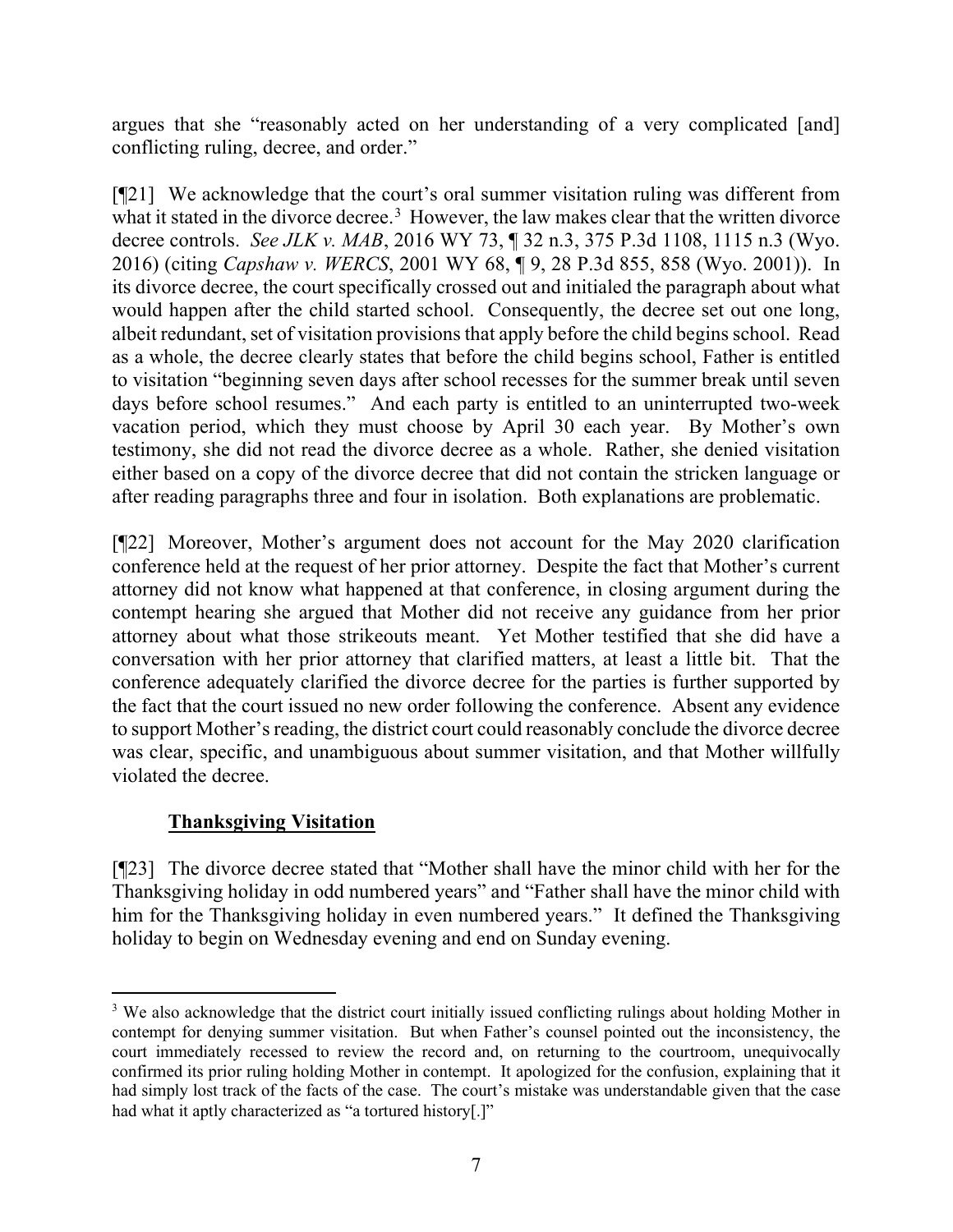[¶24] Mother testified that on the Wednesday the week before Thanksgiving, Father called to tell her that he could not take the child for his scheduled visitation that night because he felt sick. Father sounded very sick and said he should probably get tested for COVID-19 but he was not sure if he was going to do so. The following morning, Father sounded horrible when he spoke with the child on the phone, and he told them how sick he felt. That Friday, Father called, sounded horrible, and said he was still sick. On the Tuesday before Thanksgiving, Mother told Father he needed to be tested for COVID-19 before he took the child because he had been sick for so long and had COVID-19 symptoms. Father did not get tested.

[¶25] Father denied telling Mother that he should get tested for COVID-19. He testified that the week before Thanksgiving, he told Mother that he felt tired and had a cough. But by Friday he felt better. The week of Thanksgiving, he informed Mother he wanted his Thanksgiving visitation. Mother wanted him to take a COVID-19 test, but he told her he did not need one because he only had a cold. His personal belief about COVID-19 was not the same as Mother's and he refused to be tested. Father's significant other confirmed that Father became sick on the Wednesday the week before, not the week of, Thanksgiving.

[¶26] On appeal Mother argues that the divorce decree was not clear, specific, and unambiguous because it was ruled on, drafted, and entered before the COVID-19 global pandemic began. She asserts that the decree "did not anticipate a potentially deadly virus, and how it might impact [the] clearly defined holiday visitation schedule." Mother maintains that she did not have clear direction on how to handle the situation and did her best under the circumstances to protect her child.

[¶27] The district court had little trouble concluding that the divorce decree was clear, specific, and unambiguous that Father was entitled to Thanksgiving visitation in 2020, noting that "[s]elf-help on a holiday is something that deserves the [c]ourt's immediate attention" because children "only have so many holidays, and we split them up for the parents for a reason."

[¶28] That the divorce decree did not specifically address how to handle holiday visitation during a global pandemic did not make it any less clear, specific, and unambiguous that Mother was entitled to Thanksgiving visitation in odd numbered years and Father was entitled to Thanksgiving visitation in even numbered years.

[¶29] Mother should have sought modification of the visitation order if she feared for the child's safety. The district court did not abuse its discretion by disallowing Mother to unilaterally impose an additional COVID-19 testing requirement for Father to exercise visitation. *See Bishop v. Bishop*, 2017 WY 130, ¶ 15 n.2, 404 P.3d 1170, 1175 n.2 (Wyo. 2017) ("Mother was entitled to unsupervised visitation with the Child, and Father did not have the right to unilaterally impose additional requirements for her to exercise her visitation rights."). We have repeatedly disapproved parents taking unilateral action to